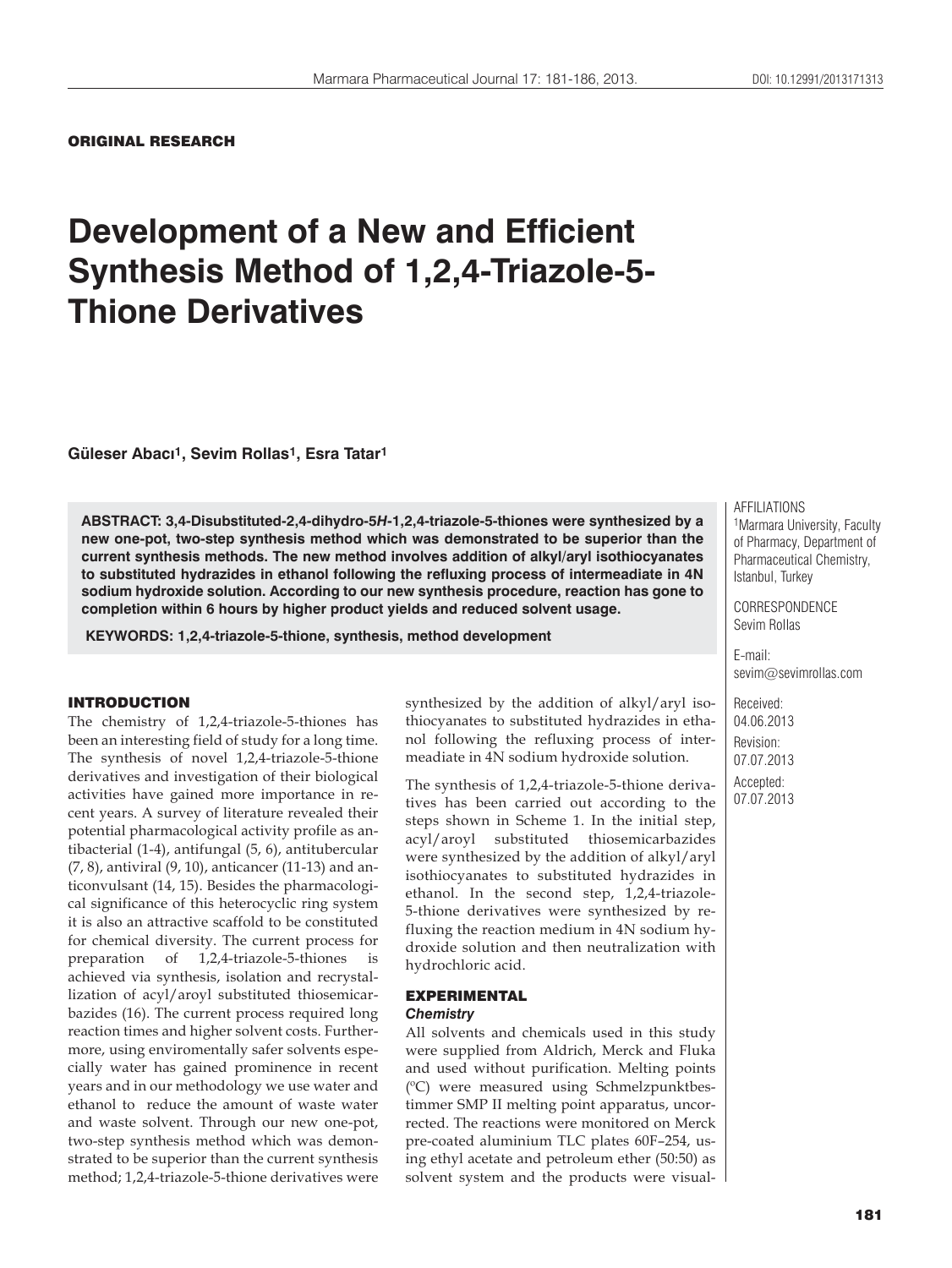

SCHEME 1. Synthetic route to compounds 1c, 1d, 2a-d, 2a' and 3a-d

ized by using UV light. The liquid chromatographic system consists of an Agilent technologies 1100 series instrument equipped with a quaternary solvent delivery system and a model Agilent series G1315 A photodiode array detector. A Rheodyne syringe loading sample injector with a 50 μl sample loop was used for the injection of the analytes. Chromatographic data were collected and processed using Agilent Chemstation Plus software. The separation of compounds were performed at ambient temperature by using a reversed phase Kromasil 100-5C18 (Hichrom, 4.6 x 250 mm) column. All experiments were employed in isocratic mode. The mobile phase was prepared by mixing acetonitrile and 0.1% phosphoric acid (65:35,  $v/v$ ) and filtered through a 0.45  $\mu$ m membrane and degassed by ultrasonication, prior to use. Solvent delivery was employed at a flow rate of 1 ml.min-1. Detection of the analytes were carried out at 254 nm. The Infrared spectra were recorded on Schimadzu FTIR-8400S Spectrophotometer and expressed in wavenumber ν (cm-1). 1H-NMR spectra were recorded on Varian Unity Inova Spectrometer at 500 MHz and Varian Spectrometer at 300 MHz, using DMSO- $d_6$  as a solvent; tetramethylsilane (TMS) was used as internal standard. All NMR chemical shifts are reported as d values in parts per million (ppm) and coupling constant (*J*) are given in Hertz (Hz). <sup>1</sup>H-NMR and Mass analyses were provided by Faculty of Pharmacy Center Laboratory (Ankara University) and the Scientific and Technical Research Council of Turkey, TÜBİTAK (Ankara).

#### *Ethyl 4-(benzoylamino)benzoate*

To the solution of ethyl 4-aminobenzoate (benzocaine; 0.03 mol) in ether benzoyl chloride (0.03 mol) was added dropwise with stirring. Shortly after the addition was completed the appearing precipitate was collected and washed with water and recrystallized from ethanol. Yield 67%, mp: 137°C (17).

### *4-(Benzoylamino)benzoic acid hydrazide*

Ethyl 4-(benzoylamino)benzoate (0.01 mol) and hydrazine hydrate (9 ml) were heated under reflux for 30 mins. and 15 ml ethanol was added to the reaction medium. The mixture was heated under reflux for 45 mins. The crude product was filtered and washed with boiling ethanol. Yield 80%, mp: 235°C (17).

#### *1,4-Disubstituted aroylthiosemicarbazides and 3,4-Disubstituted-2,4-dihydro-5H-1,2,4-triazole-5-thiones (Method 1)*

To the solution of appropriate hydrazide (0.005 mol) in 30 ml ethanol; ethyl, allyl, phenyl, cyclohexyl isothiocyanates (0.005 mol) and 2N NaOH solution (8 ml) were added respectively under reflux for 4 h. Acidification of the reaction liquor with 2N HCl solution furnished the precipitate. The crude product was filtered and washed with distilled water until the filtrate was no longer acidic and then recrystallized from ethanol.

#### *3,4-Disubstituted-2,4-dihydro-5H-1,2,4-triazole-5-thiones (Method 2)*

After two hours of refluxing appropriate hydrazide (0.005 mol) with ethyl, allyl, phenyl, cyclohexyl isothiocyanates (0.005 mol) in 30 ml ethanol, 4N NaOH solution (15 ml) were added and the reaction medium was refluxed for an additional 4 hours. Acidification of the reaction liquor with 2N HCl solution furnished the precipitate. The crude product was filtered and washed with distilled water until the filtrate was no longer acidic and then recrystallized from ethanol.

## *3-[4-(Benzoylamino)phenyl]-4-allyl-2,4-dihydro-5H-1,2,4 triazole-5-thione (2a)*

The compound was synthesized via method 1 by using 4-(benzoylamino)benzoic acid hydrazide as the starting compound. It was recrystallized from ethanol and obtained as yellow crys-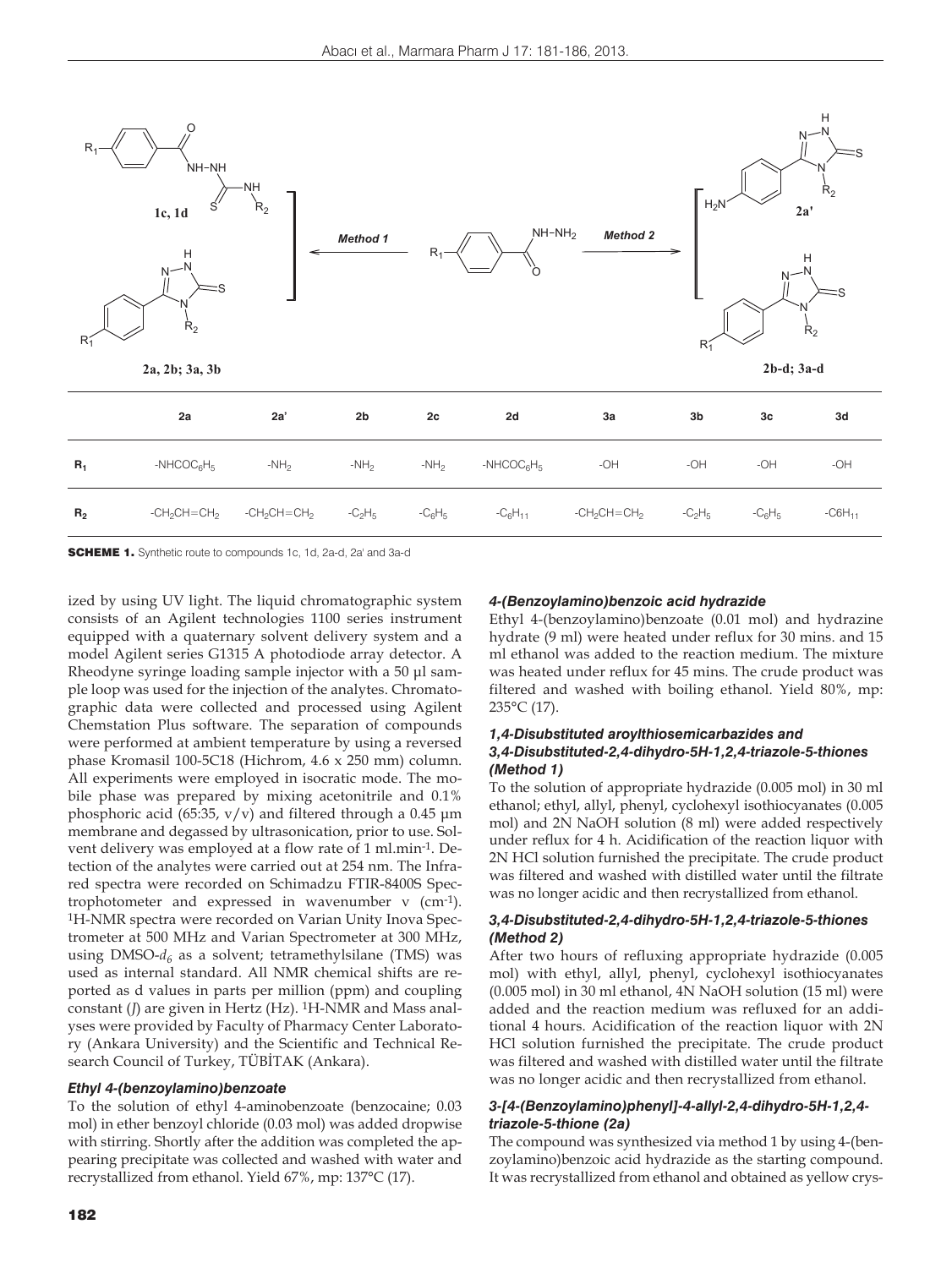tals. Yield 51%, mp: 191-195°C. **FTIR, (cm-1):** 3295 (NH str, triazole and amide), 3100 (=C-H str), 2944 (C-H str), 1653 (amide C=O str), 1597, 1558, 1512 and 1489 (C=N str and C=C str), 1185 (C=S str). <sup>1</sup>H NMR: δ (ppm) 4.72 (s, 2H, N-CH<sub>2</sub>-), 4.81-5.16 (m, 2H, =CH2), 5.79- 5.85 (m, 1H,–CH=), 7.50- 7.67 (m, 4H, Ar-H), 7.89- 7.97 (m, 5H, C6H5), 10.54 (s, 1H, CONH), 13.99 (s, 1H, NH).

# *3-(4-Aminophenyl)-4-allyl-2,4-dihydro-5H-1,2,4-triazole-5 thione (2a)*

The compound was also synthesized via method 2 by using 4-(benzoylamino)benzoic acid hydrazide as the starting compound. It was recrystallized from ethanol and obtained as yellow crystals. Yield 59%, mp:  $224^{\circ}C$  (5). **HPLC t<sub>R</sub>** (min.): 2.72. **FTIR, (cm-1):** 3454 (NH asymmetric str), 3338 (NH symmetric str), 3213 (NH str, triazole), 3072 and 3022 (=C-H str), 1608, 1577, 1519 and 1491 (C=N str and C=C str), 1192 (C=S str).

## *3-(4-Aminophenyl)-4-ethyl-2,4-dihydro-5H-1,2,4-triazole-5 thione (2b)*

The compound was also synthesized via method 2 by using 4-(benzoylamino)benzoic acid hydrazide as the starting compound. It was recrystallized from ethanol and obtained as yellow crystals. Yield 79%, mp: 248-250°C (5). **HPLC t<sub>R</sub>** (min.): 2.63. **FTIR, (cm-1):** 3464 (NH asymmetric str), 3352 (NH symmetric str), 3093 and 3022 (=C-H str), 1614, 1579, 1519 and 1489  $(C=N \text{ str} \text{ and } C=C \text{ str}$ ), 1176  $(C=S \text{ str})$ .

# *3-(4-Aminophenyl)-4-phenyl-2,4-dihydro-5H-1,2,4-triazole-5-thione (2c)*

The compound was synthesized via method 2 by using 4-(benzoylamino)benzoic acid hydrazide as the starting compound. It was recrystallized from ethanol and obtained as yellow crystals. Yield 65%, mp: 290°C (5). **HPLC t<sub>R</sub> (min.): 2.82. FTIR, (cm-1):** 3470 (NH asymmetric str), 3335 (NH symmetric str), 3215 (NH str, triazole), 3088 and 3016 (=C-H str), 1604, 1552, 1512 and 1496 (C=N str and C=C str), 1180 (C=S str).

# *3-[4-(Benzoylamino)phenyl]-4-cyclohexyl-2,4-dihydro-5H-1,2,4-triazole-5-thione (2d)*

The compound was synthesized via method 2 by using 4-(benzoylamino)benzoic acid hydrazide as the starting compound. It was recrystallized from ethanol and obtained as yellow crystals. Yield 31%, mp: 200-206°C. **HPLC t<sub>R</sub>** (min.): 3.53. **FTIR, (cm-1):** 3228 (NH str), 3196 (NH str, triazole), 3090 (=C-H str), 2929 and 2852 (C-H asymmetric and symmetric str), 1672 (C=O str), 1614, 1591, 1512 and 1489 (C=N str and C=C str), 1170 (C=S str).

# *3-(4-Hydroxyphenyl)-4-allyl-2,4-dihydro-5H-1,2,4-triazole-5-thione (3a)*

The compound was synthesized via method 2 by using 4-hydroxybenzoic acid hydrazide as the starting compound. It was recrystallized from ethanol and obtained as yellow crystals. Yield 73%, mp: 167-170°C (168-169°C (18), 176-178 (19)). **HPLC t<sub>R</sub>** (min.): 2.72. **FTIR**, (cm<sup>-1</sup>): 3345 (O-H str), 3376 and 3197 (NH str, triazole), 3074 (=C-H str), 1594, 1530, 1495 (C=N str and C=C str), 1427 (O-H bending), 1180 (C=S str). **1H NMR: δ** (ppm)  $4.64$  (s,  $2H$ , N-CH<sub>2</sub>-),  $4.81-5.14$  (m,  $2H$ , =CH<sub>2</sub>), 5.76-5.89 (m, 1H,–CH=), 6.87 (d, *J= 9 Hz*, 2H, Ar-H protons in ortho position due to hydroxyl group), 7.46 (d, *J= 9 Hz*, 2H, Ar-H protons in meta position due to hydroxyl group), 10.09 (s, 1H, -OH), 13.86 (s, 1H, NH).

The compound was also synthesized via method 1 by using 4-hydroxybenzoic acid hydrazide as the starting compound. It was recrystallized from ethanol and obtained as yellow crystals. Yield 52%, mp: 167-170°C (168-169°C (18), 176-178 (19)). **HPLC**  $t_R$  (min.): 2.71.

# *3-(4-Hydroxyphenyl)-4-ethyl-2,4-dihydro-5H-1,2,4-triazole-5-thione (3b)*

The compound was synthesized via method 1 by using 4-hydroxybenzoic acid hydrazide as the starting compound. It was recrystallized from ethanol and obtained as white crystals. Yield 18%. **HPLC t<sub>R</sub>** (min.): 2.64. **FTIR**, (cm<sup>-1</sup>): 3309 (O-H str), 3161 (NH str, triazole), 3020 (=C-H str), 1610, 1597, 1514, 1487 (C=N str and C=C str), 1411 (O-H bending), 1180 (C=S str).

The compound was synthesized via method 2 by using 4-hydroxybenzoic acid hydrazide as the starting compound. It was recrystallized from ethanol and obtained as white crystals. Yield 86%, mp: 219°C (212-214°C (18)). **HPLC**  $t_R$  **(min.):** 2.63.

## *3-(4-Hydroxyphenyl)-4-phenyl-2,4-dihydro-5H-1,2,4 triazole-5-thione (3c)*

The compound was synthesized via method 2 by using 4-hydroxybenzoic acid hydrazide as the starting compound. It was recrystallized from ethanol and obtained as yellow crystals. Yield 42%, mp: 260-265°C ( 267-268°C (18)). **HPLC t<sub>R</sub>** (min.): 2.79. **FTIR, (cm-1):** 3440 (O-H str), 3134 (NH str, triazole), 3055 (=C-H str), 1608, 1595, 1512, 1496 (C=N str and C=C str), 1433 (O-H bending), 1176 (C=S str).

# *3-(4-Hydroxyphenyl)-4-cyclohexyl-2,4-dihydro-5H-1,2,4 triazole-5-thione (3d)*

The compound was synthesized via method 2 by using 4-hydroxybenzoic acid hydrazide as the starting compound. It was recrystallized from ethanol and obtained as white crystals. Yield 68%, mp: 253-256°C (247-249°C (18)). **HPLC tR (min.):** 3.51. **FTIR, (cm-1):** 3344 (O-H str), 3095 (NH str, triazole), 3014 (=C-H str), 2937 (C-H str), 1614, 1593, 1510, 1487 (C=N str and C=C str), 1386 (O-H bending), 1188 (C=S str). **1H NMR: δ (ppm)** 0.92-2.16 (m, 10H, -C<sub>6</sub>H<sub>11</sub>), 4.24 (s, 1H,  $-C_6H_{11}$ , 6.89 (d, *J*= 9 Hz, 2H, Ar-H protons in ortho position due to hydroxyl group), 7.31 (d, *J= 9 Hz*, 2H, Ar-H protons in meta position due to hydroxyl group), 10.04 (s, 1H, -OH), 13.71 (s, 1H, NH).

# *Synthesis method for the 1,4-disubstituted aroylthiosemicarbazide standarts (lit.17)*

Appropriate hydrazide (0.005 mol) was heated with ethyl, allyl, phenyl, cyclohexyl isothiocyanates (0.005 mol) under reflux for 2-2.5 h in ethanol (65 ml). The crude product was filtered and recrystallized from ethanol.

## *Synthesis method for 3,4-disubstituted-2,4-dihydro-5H-1,2,4-triazole-5-thione standarts (lit. 5)*

A mixture of appropriate thiosemicarbazide (0.005 mol) in 2N NaOH solution (5 ml) were heated under reflux for 4h. The reaction medium was cooled and acidified by using 2N HCl solution. The precipitate was washed with distilled water until the filtrate was no longer acidic and then recrystallized from ethanol.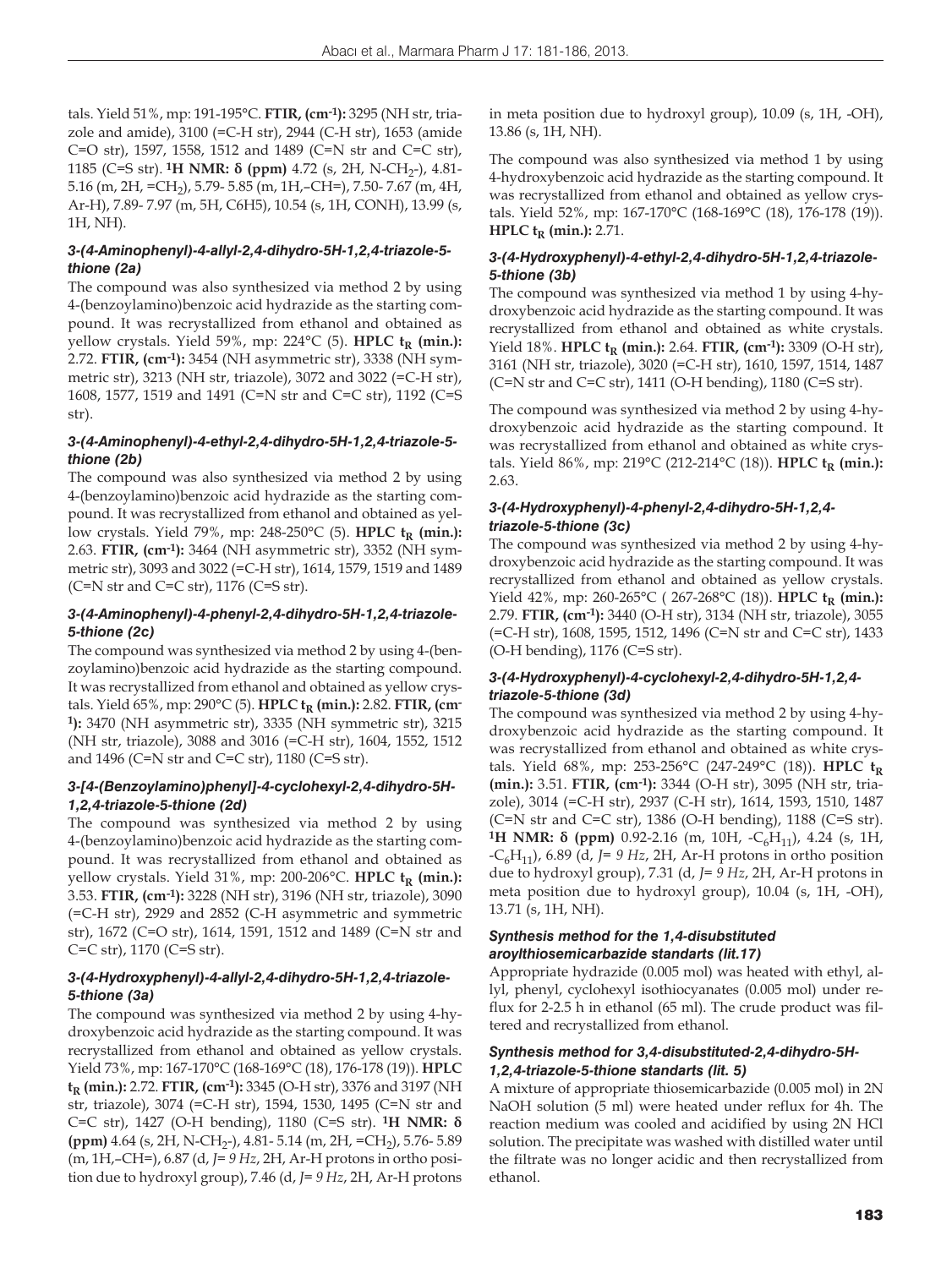#### RESULT AND DISCUSSION

To achieve 1,2,4-triazoles, derived from 4-hydroxybenzoic acid hydrazide and 4-benzoyl-aminobenzoic acid hydrazide, the one-pot synthesis method of Shah *et al*. (18) was employed. Shah *et al.* (18), reported the synthesis of 3-phenyl-4-*n*-butyl-5-mercapto-1,2,4-triazole in yield of 50% by using benzoic acid hydrazide as starting compound. According to the method 1 (18); the ethanolic solutions of the hydrazides, mentioned above, were refluxed with ethyl-, allyl- , cyclohexyl- and phenyl isothiocyanates following 4 hours of heating in 2N NaOH. Administration of this method by using cyclohexyl and phenyl isothiocyanates, 1,4-disubstituted thiosemicarbazides were gained in stead of 3,4-disubstituted-2,4-dihydro-5*H*-1,2,4-triazole-5-thiones; consequently the applied method was found workable onyl for reactants ethyl- and allyl isothiocyanates. Our onepot synthesis method (method 2) was developed to gain these failed compounds. In accordance with one-pot two-step reaction procedure; acyl/aroyl substituted thiosemicarbazides were synthesized by the addition of alkyl/aryl isothiocyanates to substituted hydrazides in ethanol and in the second step, 1,2,4-triazole-5-thione derivatives were synthesized by the refluxing the reaction medium in 4N sodium hydroxide solution and then neutralization with hydrochloric acid.

The IR spectra of compounds **1c** and **1d** were characterized by the presence of a C=O absorption bands at 1670 and 1653 cm-1. The signals at 7.69, 10.18 and 10.48 ppm and 7.60, 9.08, 9.98 ppm were attributed –NH- moieties of thiosemicarbazide.

In the IR spectra of compound **2a,** which was gained through method 1, absorption bands attributable to aromatic primary amine  $-NH_{2}$ - was not observed moreover the presence of C=O absorption band at 1653 cm-1 clarifying existence of 4-benzoylamino moiety. The signal at 10.54 ppm attributable to –NH- proton of 4-benzoylamino moiety provided confirmatory evidence for unhydrolyzed amide. Compounds **2b-d** were synthesized via method 2 with the yield range 31-79%. Melting points of compounds **2a-c** were found in accordance with literature (5, 20, 21). Consequential check of IR spectra of compounds **2a** and **2c** revealed absence of bands between 1650-1700 cm-1 appertaining C=O groups and existence of bands at 3213 and 3215 cm-1 attributable to triazole –NH .

Compounds **2b** and **2c** were also synthesized by using standart synthesis method (5)**;** their retention times (Comparative retention times for compounds synthesized by method 1 and 2 were given in Table 1.) and UV spectra were matched with the compunds that were gained through our one-pot two step reaction procedure. (Overlaid UV spectra of compounds **2b** and **2c** that were gained through method 1 and 2 were given in Figure 1.). Gathering data from IR bands at 1672 and 3228 cm-1 corresponding to C=O and triazole N-H group of compound **2d** convinced us about cyclization of thiosemicarbazide to form triazole ring.

| <b>TABLE 1.</b> Comparative retention times of compounds gained by different<br>methods |                                                  |                  |
|-----------------------------------------------------------------------------------------|--------------------------------------------------|------------------|
|                                                                                         | <b>Retention time (min)</b>                      |                  |
| Compounds                                                                               | <b>Products by Method 1</b><br>or Method 2 (1,2) | <b>Standarts</b> |
| 1c                                                                                      | 3.14(1)                                          | 3.14             |
| 1d                                                                                      | 2.79(1)                                          | 2.80             |
| 2 <sub>b</sub>                                                                          | 2.63(2)                                          | 2.63             |
| 2c                                                                                      | 2.81(2)                                          | 2.81             |
| За                                                                                      | 2.71(2)                                          | 2.71             |
| 3 <sub>b</sub>                                                                          | 2.63(2)                                          | 2.63             |
| 3d                                                                                      | 3.51(2)                                          | 3.52             |

Compounds **3a-d** were synthesized by using 4-hydroxybenzoic acid hydrazide as starting compound in accordance with method 2 and their yields were detected between 42-86%. Absence of C=O strecthing bands between 1650-1700 cm-1 and existence of N-H strecthing bands between 3376-3095 cm-1 were also substantive content relating to triazole ring closure. (Overlaid UV spectra of compounds **3a, 3b** and **3d** that were gained through method 1 and 2 were given in Figure 2.). Compound **3a** were synthesized by using procedures of both methods. The 1HNMR spectra of products gained by using method 1 and method 2 were evaluated and –NH- signals of both products were detected at 13.86 ppm.

#### **CONCLUSION**

Consequently, a new method was developed for the synthesis of 3,4-disubstituted-1,2,4-triazole-5-thione derivatives from



FIGURE 1. Overlaid UV spectra of compounds 2b and 2c. (For compounds 2b and 2c; dotted lines belong to the products achieved by standart synthesis method and continous lines belong to the products achieved by using method 2)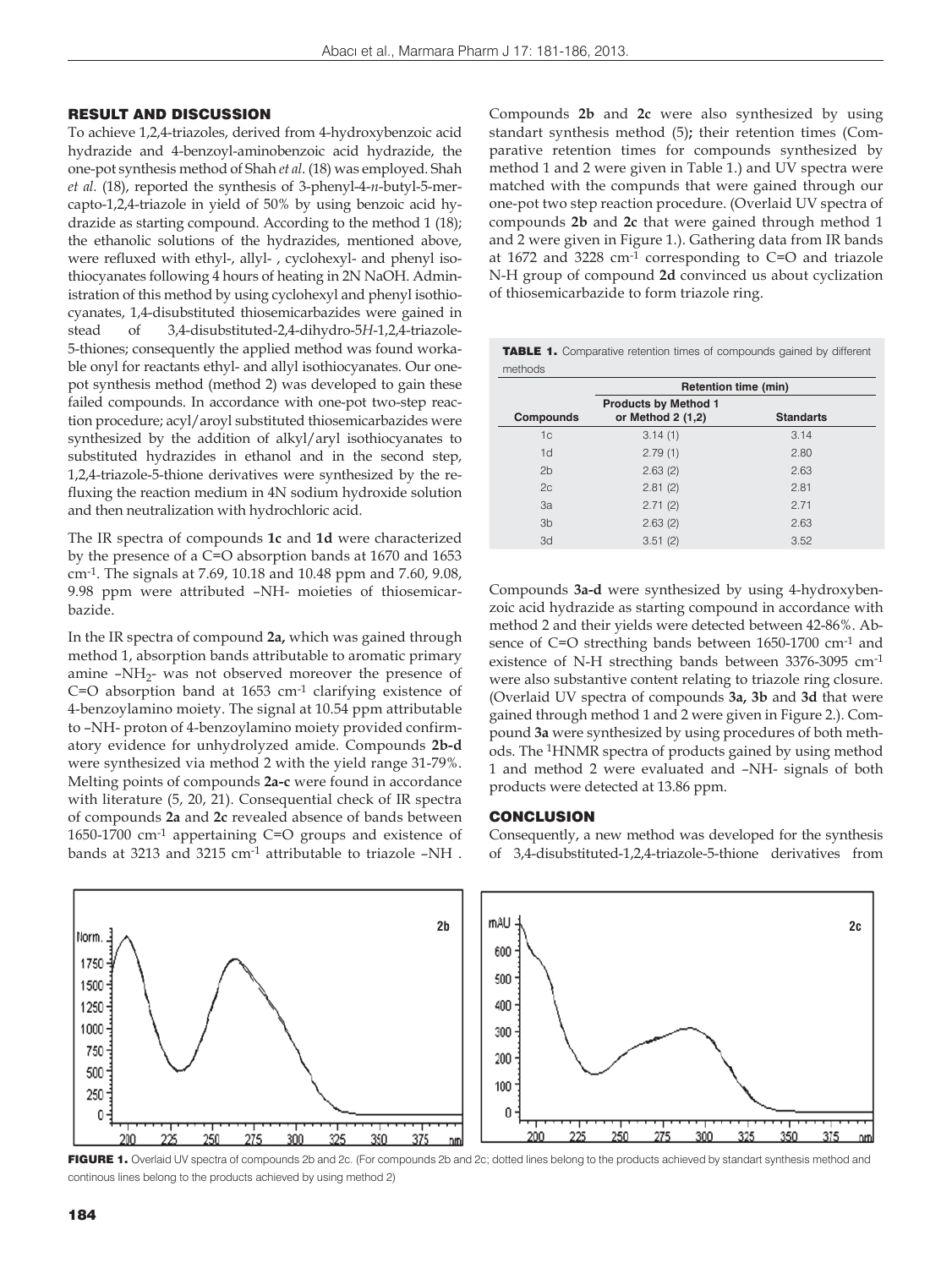

FIGURE 2. Overlaid UV spectra of compounds 3a, 3b and 3d. (For compound 3a; dotted line belongs to the product achieved by employing method 1 and continous line belongs to the product achieved by using method 2. For compound 3b; dotted line belongs to the product achieved by employing method 2 and continous line belongs to the product achieved by using method 3. For compound 3d; dotted line belongs to the product achieved by employing method 2 and continous line belongs to the product achieved by standart synthesis method. )

4-hydroxybenzoic acid hydrazide and 4-benzoyl-aminobenzoic acid hydrazide. The current processes for preparation of 1,2,4-triazole-5-thiones involve synthesis, isolation and recrystallization of acyl/aroyl substituted thiosemicarbazides requiring long reaction times and higher solvent costs. Our new onepot, two-step synthesis method was demonstrated to be superior than the current synthesis methods by means of leading

desired products by higher yields within only 4 or 6 hours. The developed method has no notable advantage to current methods in terms of each reaction time but diminished experimental procedure is easily appreciable. The products of our method were compared to the products of current literature methods through experimental data gathered from high performance liquid chromatography, IR and 1H-NMR spectroscopy.

# **1,2,4-Triazol-5-Tiyon türevi bileşiklerin elde edilmesi için yeni ve etkili bir sentez yöntemi geliştirilmesi**

**ÖZET: Çalışmamız kapsamında, 3,4-disubstitüe-2,4-dihidro-5***H***-1,2,4-triazol-5-tiyon türevi bileşiklerin elde edilebilmesi için literatürde kayıtlı bulunan diğer sentez yöntemlerinden farklı olarak aynı tepkime kabında gerçekleştirilen iki**  basamaklı bir sentez yöntemi geliştirilmiş ve geliştirilen yöntemin üstünlüğü diğer sentez yöntemleriyle karşılaştırıla**rak ispatlanmıştır. Sübstitüe hidrazitlerin etanollü çözeltilerinin alkil/aril izotiyosiyanatlarla ısıtılmasını takiben tepkime ortamına 4N sodyum hidroksit çözeltisi ilave edilerek ısıtmaya devam edilmiştir. Oluşturulan yeni sentez yönteminde, tepkimenin 6 saat içerisinde tamamlandığı, literatürdeki diğer yöntemlerle kıyaslandığında daha yüksek verim elde edildiği ve daha az çözücü kullanıldığı tespit edilmiştir.**

**ANAHTAR KELİMELER: 1,2,4-triazol-5-tiyon, sentez, yöntem geliştirme**

### REFERENCES

- 1. Barbuceanu SF, Saramet G, Almajan GL, Draghici C, Barbuceanu F, Bancescu G. New heterocyclic compounds from 1,2,4-triazole and 1,3,4-thiadiazole class bearing diphenylsulfone moieties. Synthesis, characterization and antimicrobial activity evaluation. Eur J Med Chem 2012; 49: 417-23.
- 2. Padmaja A, Muralikrishna A, Rajasekhar C, Padmavathi V. Synthesis and antimicrobial activity of pyrrolyl/ pyrazolyl arylaminosulfonylmethyl 1,3,4-oxadiazoles, 1,3,4-thiadiazoles and 1,2,4-triazoles. Chem Pharm Bull (Tokyo) 2011; 59: 1509-17.
- 3. Eswaran S, Adhikari AV, Shetty NS. Synthesis and antimicrobial activities of novel quinoline derivatives carrying 1,2,4-triazole moiety. Eur J Med Chem 2009; 44: 4637-47.
- 4. Gülerman NN, Dogan HN, Rollas S, Johansson C, Celik C. Synthesis and structure elucidation of some new thioether derivatives of 1,2,4-triazoline-3-thiones and their antimicrobial activities. Farmaco 2001; 56: 953-8.
- 5. Rollas S, Kalyoncuoğlu N, Sür-Altiner D, Yeğenoğlu Y. 5-(4-Aminophenyl)-4-substituted-2,4-dihydro-3H-1,2,4-triazole-3-thiones: synthesis and antibacterial and antifungal activities. Pharmazie 1993; 48: 308-9.
- 6. Sharma V, Bhatia R. Triazoles in antifungal theraphy: a review. Int J Res Pharm Biomed 2011; 2: 417-27.
- 7. Kandemirli F, Shvets N, Ünsalan S, Küçükgüzel İ, Rollas S, Kovalishyn V, Dimoglo A. The structure-antituberculosis activity relationships study in a series of 5-(4-aminophenyl)-4-substituted-2,4-dihydro-3H-1,2,4 triazole-3-thione derivatives. A combined electronictopological and neural networks approach. Med Chem 2006; 2: 415-22.
- 8. Küçükgüzel İ, Küçükgüzel ŞG, Rollas S, Kiraz M. Some 3-thioxo/alkylthio-1,2,4-triazoles with a substituted thiourea moiety as possible antimycobacterials. Bioorg Med Chem Lett 2001; 11: 1703-7.